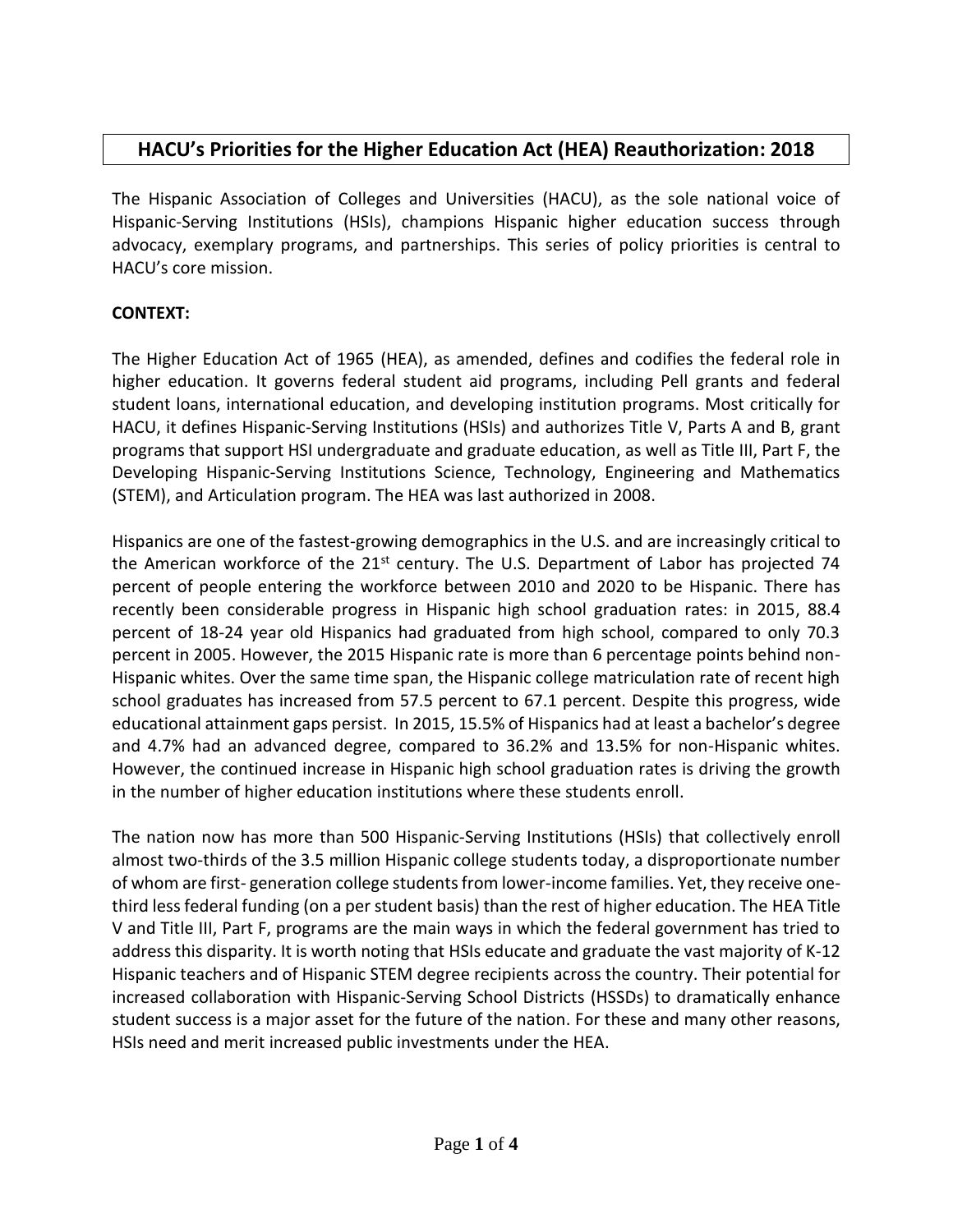However, as the number of HSIs has more than doubled since 2000 and continues to climb at more than 30 new HSIs annually, the amount of federal funding for this cohort of institutions has stagnated for the past ten years. It is imperative that federal funding keep pace with the increasing number of HSIs. They should be equitably supported to fulfill their mission of educating and training the fastest-growing segment of America's workforce, Hispanic Americans.

## **RECOMMENDATIONS:**

 $\overline{a}$ 

- HACU recommends that the maximum authorized funding level for HSIs under Title V, specifically directed at capacity building for undergraduate programs at 2- and 4-year institutions, be increased to \$465 million per year "and such sums as may be necessary" for the authorized cycle of years following the reenacting of the HEA.
- HACU recommends that collaborations between HSIs and international higher education institutions be allowed with Title V funds.
- HACU recommends that three-quarters of one percent (0.75%) of the yearly appropriations amount for HEA under Title V, Part A, be set aside and dedicated by the U.S. Department of Education for National Activities in support of research, technical assistance and training of administrative staff and faculty at HSIs.
- HACU recommends that a new Part C be created under Title V of the HEA for a new grant program to support collaboration between HSIs, Emerging HSIs<sup>1</sup>, Hispanic-Serving School Districts (HSSDs)<sup>2</sup> and emerging HSSDs<sup>3</sup> for greater student success.
- HACU recommends that the "50 percent low-income" assurance requirement be eliminated from the funding criteria of Title V; this provision creates an unnecessary and costly administrative burden as HSIs overwhelmingly enroll a majority of Title IV aid eligible recipients.
- HACU recommends that the Educator Preparation Reform Act (EPRA) serve as the framework for reauthorizing Title II of the Higher Education Act and include in the definitions of the terms "Profession Ready Teachers" and "Profession Ready Principals"

 $<sup>1</sup>$  An Emerging Hispanic-Serving Institution is as an eligible institution of higher education, defined as a non-</sup> profit, degree-granting institution, with full-time equivalent (FTE) undergraduate Hispanic student enrollment of at least 15% but no more than 24.9%.

 $2\text{ A}$  school district that has an enrollment of students that is at least 25 percent Hispanic at the end of the award year immediately preceding the date of the application by the HSI, and; is characterized as low income, as measured in terms of having at least 50 percent of the student body be eligible for free or reduced-price lunches.

 $3$  A school district that has an enrollment of Hispanic students that is at least between 15 percent and 24.9 at the end of the award year immediately preceding the date of the application by the HSI, and; is characterized as low income, as measured in terms having at least 50 percent of the student body eligible for free or reduced-price lunches.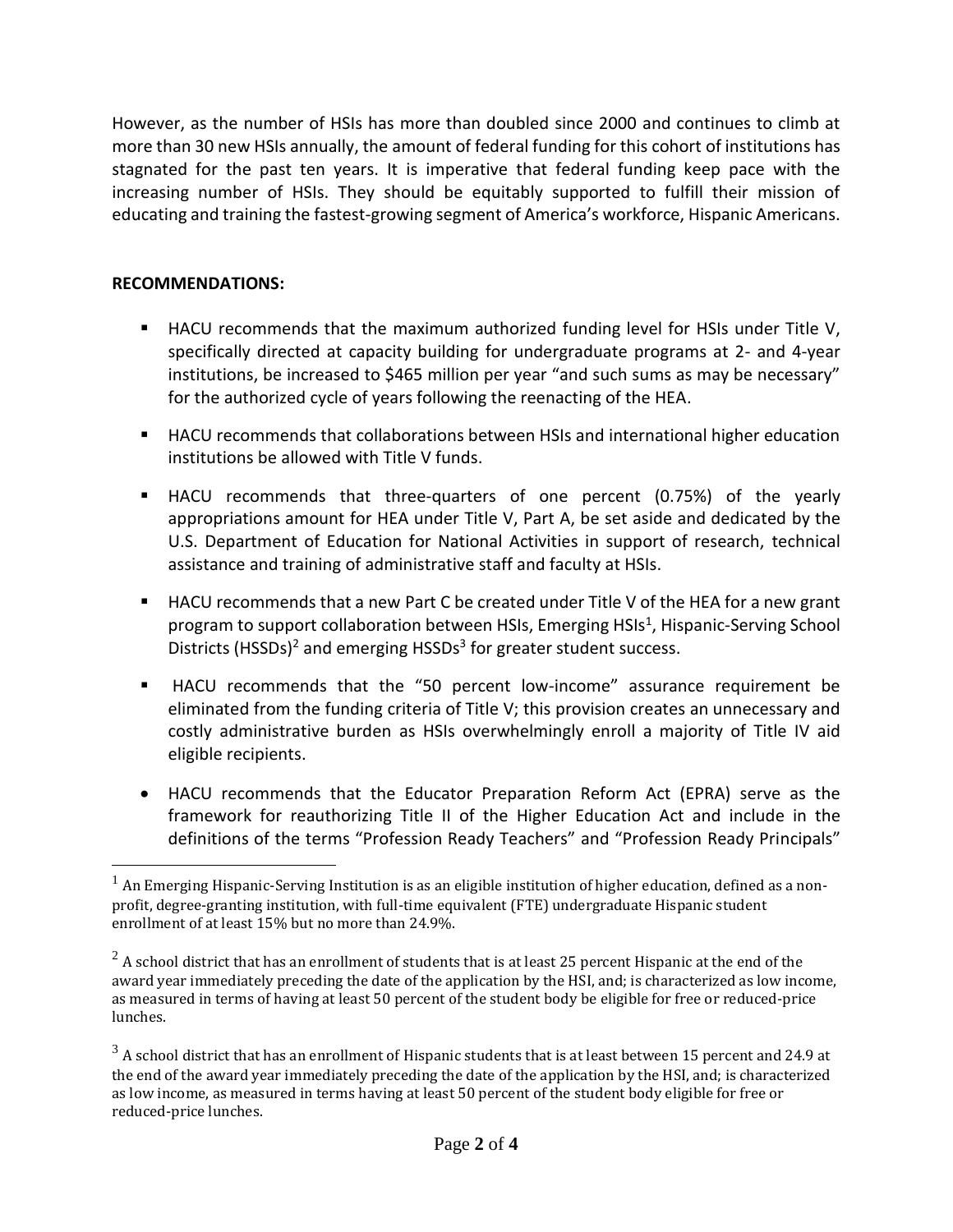the following language: "has demonstrated the ability to work with students who are culturally and linguistically diverse."

- HACU recommends that federal investments be increased to enhance the Teacher Quality Partnership Grants program authorized in HEA under Title II, Part A. This is a promising strategy to address the teacher diversity crisis in the United States and mitigate the negative impact it has on the national majority-minority student population.
- HACU recommends that categorical funding be set aside for consortia and partnerships between HSIs and Emerging HSIs (to be defined under Title V as cited in footnote 1, above) to prepare Hispanic teachers and other underrepresented populations on the teaching ranks and to meet national, state and local needs.
- HACU recommends that other financial support mechanisms for Hispanic achievement in higher education be authorized under Title IV of the HEA, including waiving all federal student loan-origination fees, fixing the maximum interest rate at or below the current level or prime rate (whichever is lower), and forgiving accumulated federal loan debt of graduates who choose to work for HSIs.
- HACU recommends that immigrant students who arrived as minors, have successfully completed a secondary-school program of study or its equivalent, and have been physically present in the United States for a continuous period of not less than five years, be eligible for federal financial aid programs.
- HACU recommends that HSIs and other Minority-Serving Institutions be granted the same number of points given to other institutions for "prior experience" in TRIO grant competitions.
- HACU recommends that a graduate fellowship program be created as part of the Graduate and Postsecondary Improvement Programs under Title VII of HEA to establish partnerships between HSIs and non-HSIs for increased Hispanic student enrollment and success in graduate and professional programs. This graduate fellowship program would attract students of superior ability and achievement, exceptional promise and demonstrated financial need to high-quality graduate programs critical to complete advanced degrees.
- HACU recommends that Congress authorize a new program to support an "HSI Fellowship Program" under Title VII, Part A, Subpart 5, of the HEA. This Fellowship Program will target Hispanics interested in pursuing careers in academia and willing to make a commitment to teach, conduct research, and community service at HSIs as a prerequisite to receive a fellowship.
- HACU recommends that Congress allow simultaneous participation for eligible HSIs and Asian American and Native American Pacific Islander-Serving Institutions under Titles V and III, respectively.